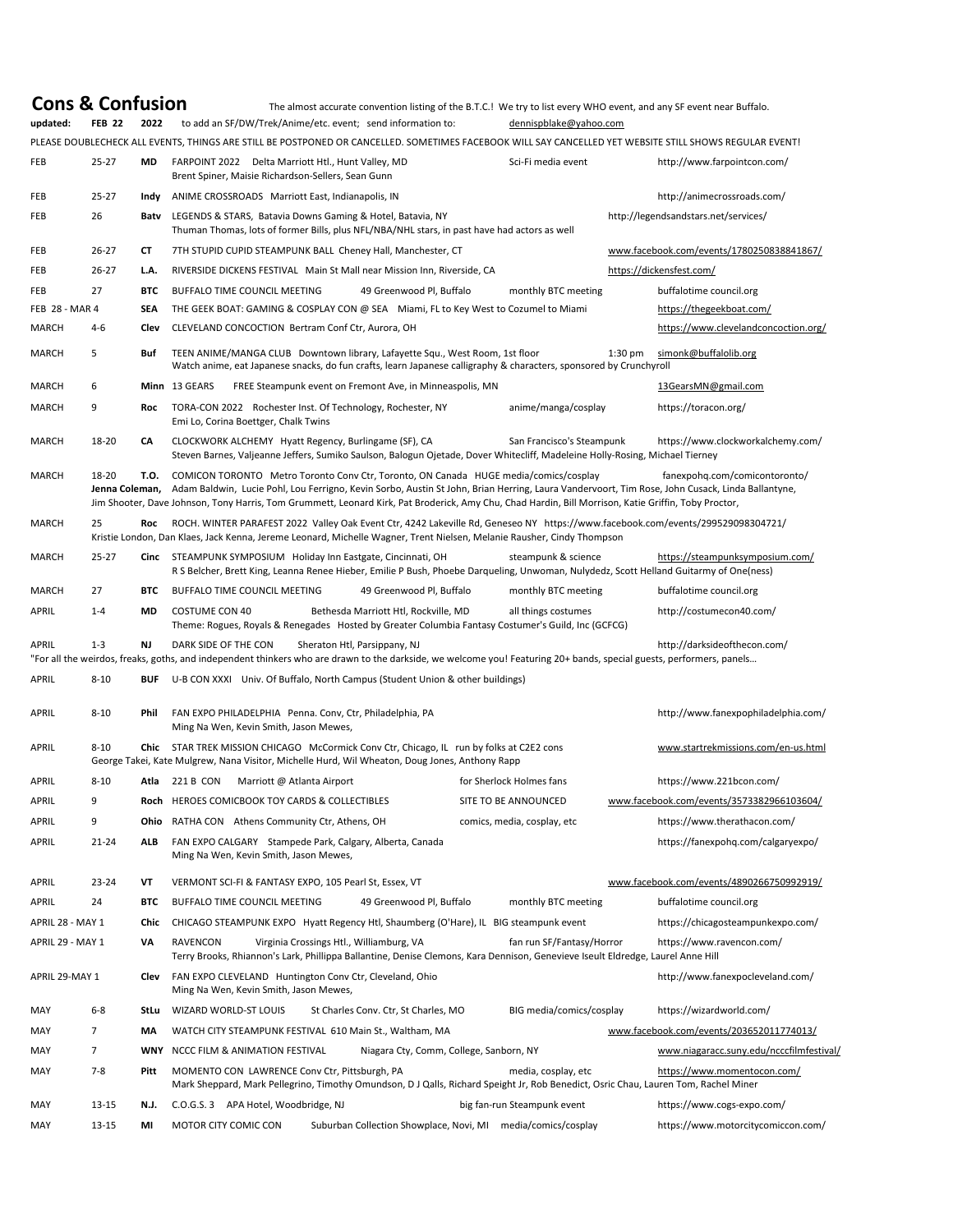| MAY                             | $13 - 15$                                                                                                                                                                                                                                                                                                                                                                                                                                                                                                                                                                                                                          | <b>StLo</b> | FAN EXPO ST. LOUIS America's Center Complex, St Louis, Missouri                                                                                                                                                                                                                                |  | http://www.fanexpostlouis.com/                   |  |  |
|---------------------------------|------------------------------------------------------------------------------------------------------------------------------------------------------------------------------------------------------------------------------------------------------------------------------------------------------------------------------------------------------------------------------------------------------------------------------------------------------------------------------------------------------------------------------------------------------------------------------------------------------------------------------------|-------------|------------------------------------------------------------------------------------------------------------------------------------------------------------------------------------------------------------------------------------------------------------------------------------------------|--|--------------------------------------------------|--|--|
| MAY                             | 19-22                                                                                                                                                                                                                                                                                                                                                                                                                                                                                                                                                                                                                              | <b>ORL</b>  | MEGACON ORLANDO Orange Cty Conv Ctr, Orlando, Florida                                                                                                                                                                                                                                          |  | https://fanexpohq.com/megaconorlando/            |  |  |
| MAY                             | 21                                                                                                                                                                                                                                                                                                                                                                                                                                                                                                                                                                                                                                 | <b>N.J.</b> | ROCK'N'ROLL STEAMPUNK FAIR Flea Market on E Washington (RT 57), Washington NJ<br>Slambovian Circus of Dreams, Psych-A-Billy, A Halo Called Fred,                                                                                                                                               |  | www.washingtonbid.org/rock-n-roll-steampunk-fair |  |  |
| MAY                             | 22                                                                                                                                                                                                                                                                                                                                                                                                                                                                                                                                                                                                                                 | <b>BTC</b>  | BUFFALO TIME COUNCIL MEETING<br>49 Greenwood Pl, Buffalo<br>monthly BTC meeting                                                                                                                                                                                                                |  | buffalotime council.org                          |  |  |
| MAY                             | 27-29                                                                                                                                                                                                                                                                                                                                                                                                                                                                                                                                                                                                                              | T.O.        | ANIME NORTH Toronto Congress Ctr & 5 hotels near airport<br>anime/manga/cosplay                                                                                                                                                                                                                |  | https://www.animenorth.com/event/                |  |  |
| MAY                             | 27-29                                                                                                                                                                                                                                                                                                                                                                                                                                                                                                                                                                                                                              | <b>Phil</b> | THY GEEKDOM CON Philly Expo Ctr, Oaks, PA<br>anime/gaming/pop culture/cosplay                                                                                                                                                                                                                  |  | https://thygeekdomcon.com/                       |  |  |
| MAY                             | 27-30                                                                                                                                                                                                                                                                                                                                                                                                                                                                                                                                                                                                                              | <b>Balt</b> | BALTICON 56 Renaissance Baltimore Harborplace Hotel,<br>CJ Cherryh, Namcy Springer, Odera Igbokwe, Seanan McGuire, Wen Spencer, Micaiah Johnson, Arkady Martine, R F Kuang                                                                                                                     |  | https://www.balticon.org/wp56/                   |  |  |
| <b>JUNE</b>                     | $3 - 5$                                                                                                                                                                                                                                                                                                                                                                                                                                                                                                                                                                                                                            | <b>Buf</b>  | NICKEL CITY CON Buf/Niag. Conv. Ctr, 153 Franklin St, Buffalo, NY local media/comics/cosplay https://www.nickelcitycon.com/                                                                                                                                                                    |  |                                                  |  |  |
| <b>JUNE</b>                     | $3 - 5$<br>NIAGARA FALLS COMIC CON ScotiaBank Conv. Ctr, Niagara Falls, ONTARIO big media/comics event<br>https://nfcomiccon.com/<br>N.F.<br>Willian Shatner, Ron Perlman, Eric Estrada & Larry Wilcox (CHIPS), James Marsters, Paul Blake, Tim Rose, Daniel Logan, Tom Berenger, Ross Marquand, Nick Castle,<br>Curtis Armstrong, Kim Coates, Ryan Hurst, Mark Boone Jr, Linda Larkin, Charles Martinet, Veronica Taylor, Laura Vandervoort, Joseph Marcell, Corey Feldman,<br>David Koechner, Danny Bonaduce, Richard Karn, Debbie Dunning, Ron Marz, Micheal Golden, James O'Barr, Dan Parent, Bob Camp, Ken Lashley, Tom Morga |             |                                                                                                                                                                                                                                                                                                |  |                                                  |  |  |
| JUNE                            | $3 - 5$                                                                                                                                                                                                                                                                                                                                                                                                                                                                                                                                                                                                                            | L.A.        | THE HELLMOUTH CONV. Hilton at LAX, Los Angeles, CA fans of all things of Joss Whedon https://www.thehellmouth.org/TheHellmouth/                                                                                                                                                                |  |                                                  |  |  |
| <b>JUNE</b>                     | $10-12$                                                                                                                                                                                                                                                                                                                                                                                                                                                                                                                                                                                                                            | <b>NJ</b>   | anime/manga/cosplay<br>ANIME NEXT 2022 Atlantic City Conv Ctr, Atlantic City, NJ                                                                                                                                                                                                               |  | https://animenext.org/                           |  |  |
| <b>JUNE</b>                     | 17-19                                                                                                                                                                                                                                                                                                                                                                                                                                                                                                                                                                                                                              | <b>T.O.</b> | TORONTO COMIC ARTS FESTIVAL Both Live & Virtual events                                                                                                                                                                                                                                         |  | http://torontocomics.com/                        |  |  |
| <b>JUNE</b>                     | 17-19                                                                                                                                                                                                                                                                                                                                                                                                                                                                                                                                                                                                                              | Dall        | FAN EXPO DALLAS K B Hutchison Conv Ctr, Dallas, Texas                                                                                                                                                                                                                                          |  | https://fanexpohq.com/fanexpodallas/             |  |  |
| <b>JUNE</b>                     | 26                                                                                                                                                                                                                                                                                                                                                                                                                                                                                                                                                                                                                                 | <b>BTC</b>  | BUFFALO TIME COUNCIL MEETING<br>monthly BTC meeting<br>49 Greenwood Pl, Buffalo                                                                                                                                                                                                                |  | buffalotime council.org                          |  |  |
| JULY                            | $1 - 3$                                                                                                                                                                                                                                                                                                                                                                                                                                                                                                                                                                                                                            |             | Denv FAN EXPO DENVER Colorado Conv Ctr, Denver, CO                                                                                                                                                                                                                                             |  | https://fanexpohq.com/fanexpodenver/             |  |  |
| JULY                            | $7 - 10$                                                                                                                                                                                                                                                                                                                                                                                                                                                                                                                                                                                                                           | Chic        | FAN EXPO CHICAGO<br>Stephens Conv Ctr, Chicago, IL                                                                                                                                                                                                                                             |  | http://www.fanexpochicago.com/                   |  |  |
| JULY                            | $23 - 31$                                                                                                                                                                                                                                                                                                                                                                                                                                                                                                                                                                                                                          | PA          | WORLD BOARDGAME CHAMPIONSHIP Seven Springs Resort, Champion, PA (near Pittsburgh)                                                                                                                                                                                                              |  | https://www.boardgamers.org/wbcindex.            |  |  |
| JULY                            | 24                                                                                                                                                                                                                                                                                                                                                                                                                                                                                                                                                                                                                                 | <b>BTC</b>  | BUFFALO TIME COUNCIL MEETING<br>49 Greenwood Pl, Buffalo<br>monthly BTC meeting                                                                                                                                                                                                                |  | buffalotime council.org                          |  |  |
| JULY                            | 29-31                                                                                                                                                                                                                                                                                                                                                                                                                                                                                                                                                                                                                              | T.O.        | CREATION-SUPERNATURAL Delta Htl & Conf Ctr (near airport), Toronto, ON, CDA https://www.creationent.com/cal/supernatural_toronto.<br>Jensen Ackles, Jared Padalecki, Misha Collins, Alex Calvert, Mark Pellegrino, Ruth Connell, Rob Benedict, Richard Speight, Briana Buckmaster, Kim Rhodes, |  |                                                  |  |  |
| JULY                            | 29-31                                                                                                                                                                                                                                                                                                                                                                                                                                                                                                                                                                                                                              | <b>MD</b>   | OCEAN RENAISSANCE Powell Conv Ctr, Ocean City, MD " A SEASIDE STEAMPUNK WEEKEND" https://soundeffect.org/tidestempests/<br>John Ferrara & Seth Moutal Duo, A Halo Called Fred, Guitarmy Of One, Brinjal & Eyeclops, The Circus Siren Pod (Mermaids!)                                           |  |                                                  |  |  |
| <b>AUGUST</b>                   | $12 - 14$                                                                                                                                                                                                                                                                                                                                                                                                                                                                                                                                                                                                                          | PA          | KEY CITY STEAMPUNK FESTIVAL Wyndham Htl, Gettysburg, PA<br>Steampunk event/con<br>Theme: "Grimm's Steampunk Fairytales" "turn your favorite tale into a steampunk story."                                                                                                                      |  | https://keycitysteampunk.com/                    |  |  |
| <b>AUGUST</b>                   | $12 - 14$                                                                                                                                                                                                                                                                                                                                                                                                                                                                                                                                                                                                                          |             | BIG media/comics/cosplay<br>Bost FAN EXPO BOSTON Boston Conv Ctr                                                                                                                                                                                                                               |  | https://fanexpohq.com/fanexpoboston/             |  |  |
| <b>AUGUST</b>                   | 19-21                                                                                                                                                                                                                                                                                                                                                                                                                                                                                                                                                                                                                              | Bost        | for fans of TV series "The 100"<br>CON AG3DDON III Hilton Htl @ Logan Airport, Boston                                                                                                                                                                                                          |  | https://conageddon.com/                          |  |  |
| <b>AUGUST</b>                   | 20                                                                                                                                                                                                                                                                                                                                                                                                                                                                                                                                                                                                                                 | Buf         | ODDITIES & CURIOSITIES EXPO Buf. Conv. Ctr. 153 Franklin st, Buffalo NY                                                                                                                                                                                                                        |  | https://www.facebook.com/events/480352926180527/ |  |  |
| <b>AUGUST</b>                   | $25 - 28$                                                                                                                                                                                                                                                                                                                                                                                                                                                                                                                                                                                                                          | <b>T.O.</b> | FAN EXPO CANADA Metro Toronto Conv Ctr, near Skydome & CN Tower                                                                                                                                                                                                                                |  | https://fanexpohq.com/fanexpocanada/             |  |  |
|                                 |                                                                                                                                                                                                                                                                                                                                                                                                                                                                                                                                                                                                                                    |             | Four Hobbits (E Wood, S Astin, B Boyd, D Monaghan) Ming-Na Wen, "CLERKS" cast (K Smith, J Mewes, J Anderson, T Fehrman, B O'Halloran)                                                                                                                                                          |  |                                                  |  |  |
| <b>AUGUST</b>                   | 28                                                                                                                                                                                                                                                                                                                                                                                                                                                                                                                                                                                                                                 | <b>BTC</b>  | 49 Greenwood Pl, Buffalo<br>monthly BTC meeting<br>BUFFALO TIME COUNCIL MEETING                                                                                                                                                                                                                |  | buffalotime council.org                          |  |  |
| <b>SEPT</b>                     | $1 - 5$                                                                                                                                                                                                                                                                                                                                                                                                                                                                                                                                                                                                                            |             | Chic WORLDCON 80 CHICON 8<br>Charles De Lint, Floyd Norman, Edie Stern, Joe Siclari, Erle Korshak, Annalee Newitz, Charlie Jane Anders,                                                                                                                                                        |  |                                                  |  |  |
| <b>SEPT</b>                     | $1 - 5$                                                                                                                                                                                                                                                                                                                                                                                                                                                                                                                                                                                                                            | Atla        | <b>DRAGON CON</b><br>Peach Tree Center (plus hotels) Atlanta, GA HUGE media/comics/cosplay event                                                                                                                                                                                               |  | https://www.dragoncon.org/                       |  |  |
| <b>SEPT</b>                     | $8 - 11$                                                                                                                                                                                                                                                                                                                                                                                                                                                                                                                                                                                                                           | ΜN          | WORLD MYSTERY CON-BOUCHERCON Minneapolis, MN<br>Huge Mystery Event                                                                                                                                                                                                                             |  | http://www.bouchercon.com/                       |  |  |
| <b>SEPT</b>                     | $16 - 18$                                                                                                                                                                                                                                                                                                                                                                                                                                                                                                                                                                                                                          | <b>ALB</b>  | EDMONTON EXPO Edmonton Conv Ctr, Edmonton, Alberta, Canada                                                                                                                                                                                                                                     |  | https://fanexpohq.com/edmontonexpo/              |  |  |
| <b>SEPT</b>                     | 17                                                                                                                                                                                                                                                                                                                                                                                                                                                                                                                                                                                                                                 | PA          | ENCHANTED FAIRY FESTIVAL Cousler Park, York, PA<br>Frenchy & the Punk, Native Siren, Delphine the Fairy, Brinjal,                                                                                                                                                                              |  | https://enchantedfairyfestival.com/              |  |  |
| <b>SEPT</b>                     | $24 - 25$                                                                                                                                                                                                                                                                                                                                                                                                                                                                                                                                                                                                                          |             | Ham HAMILTON COMIC CON Cdn Warplane Museum, Mount Hope, ON CDA media/comics/cosplay                                                                                                                                                                                                            |  | http://hamiltoncomiccon.com/                     |  |  |
| <b>SEPT</b>                     | $24 - 25$                                                                                                                                                                                                                                                                                                                                                                                                                                                                                                                                                                                                                          |             | Roch FLOWER CITY COMIC CON Total Sports Experience, Rochester, NY                                                                                                                                                                                                                              |  | https://www.fc3roc.com/                          |  |  |
| <b>SEPT</b>                     | 25                                                                                                                                                                                                                                                                                                                                                                                                                                                                                                                                                                                                                                 | <b>BTC</b>  | BUFFALO TIME COUNCIL MEETING<br>49 Greenwood Pl, Buffalo<br>monthly BTC meeting                                                                                                                                                                                                                |  | buffalotime council.org                          |  |  |
| OCT                             | 14-16                                                                                                                                                                                                                                                                                                                                                                                                                                                                                                                                                                                                                              | Dall        | DALLAS FAN FESTIVAL Irving Conv Ctr, Irving, Texas                                                                                                                                                                                                                                             |  | https://fanexpohq.com/dallasfanfestival/         |  |  |
| OCT                             | 23                                                                                                                                                                                                                                                                                                                                                                                                                                                                                                                                                                                                                                 |             | BUFFALO TIME COUNCIL MEETING<br>49 Greenwood Pl, Buffalo<br>monthly BTC meeting                                                                                                                                                                                                                |  | buffalotime council.org                          |  |  |
| <b>NOV</b>                      | $4 - 6$                                                                                                                                                                                                                                                                                                                                                                                                                                                                                                                                                                                                                            |             | Roch ASTRONOMICON R.I.T. Inn & Conf. Ctr. Rochester, NY<br><b>FAN-RUN EVENT</b><br>Allen Steel, Sara Felix, Wendy & Richard Pini, Tom Smith, Adrienne Kress, Neil Clarke, Jen Zink & Shaun Duke (Skiffy & Fanty)                                                                               |  | http://www.astronomicon.info/                    |  |  |
| <b>NOV</b>                      | $12 - 23$                                                                                                                                                                                                                                                                                                                                                                                                                                                                                                                                                                                                                          | VT          | VERMONT STEAMPUNK EXPO Sheraton South Burlington, Burlington, VT<br>Same folks who run Vermont Renaissance Faire, VSPE returns after two year Covid pause.                                                                                                                                     |  | www.facebook.com/VermontSteampunkExpo/           |  |  |
| <b>NOV</b>                      | $25 - 27$                                                                                                                                                                                                                                                                                                                                                                                                                                                                                                                                                                                                                          | S.F.        | FAN EXPO SAN FRANCISCO Moscone Ctr, San Francisco, CA                                                                                                                                                                                                                                          |  | https://www.fanexpohg.com/fanexposanfrancisco    |  |  |
| <b>NOV</b>                      | 27                                                                                                                                                                                                                                                                                                                                                                                                                                                                                                                                                                                                                                 | <b>BTC</b>  | BUFFALO TIME COUNCIL MEETING<br>49 Greenwood Pl, Buffalo<br>monthly BTC meeting                                                                                                                                                                                                                |  | buffalotime council.org                          |  |  |
| <b>DECEMBER</b><br>2022<br>2023 |                                                                                                                                                                                                                                                                                                                                                                                                                                                                                                                                                                                                                                    | <b>BTC</b>  | NO DECEMBER MEETING FOR B.T.C. Will have two in January 2023!                                                                                                                                                                                                                                  |  |                                                  |  |  |
| <b>JANUARY</b>                  | 1                                                                                                                                                                                                                                                                                                                                                                                                                                                                                                                                                                                                                                  | <b>BTC</b>  | BUFFALO TIME COUNCIL MEETING<br>49 Greenwood Pl, Buffalo<br>monthly BTC meeting #1                                                                                                                                                                                                             |  | buffalotime council.org                          |  |  |